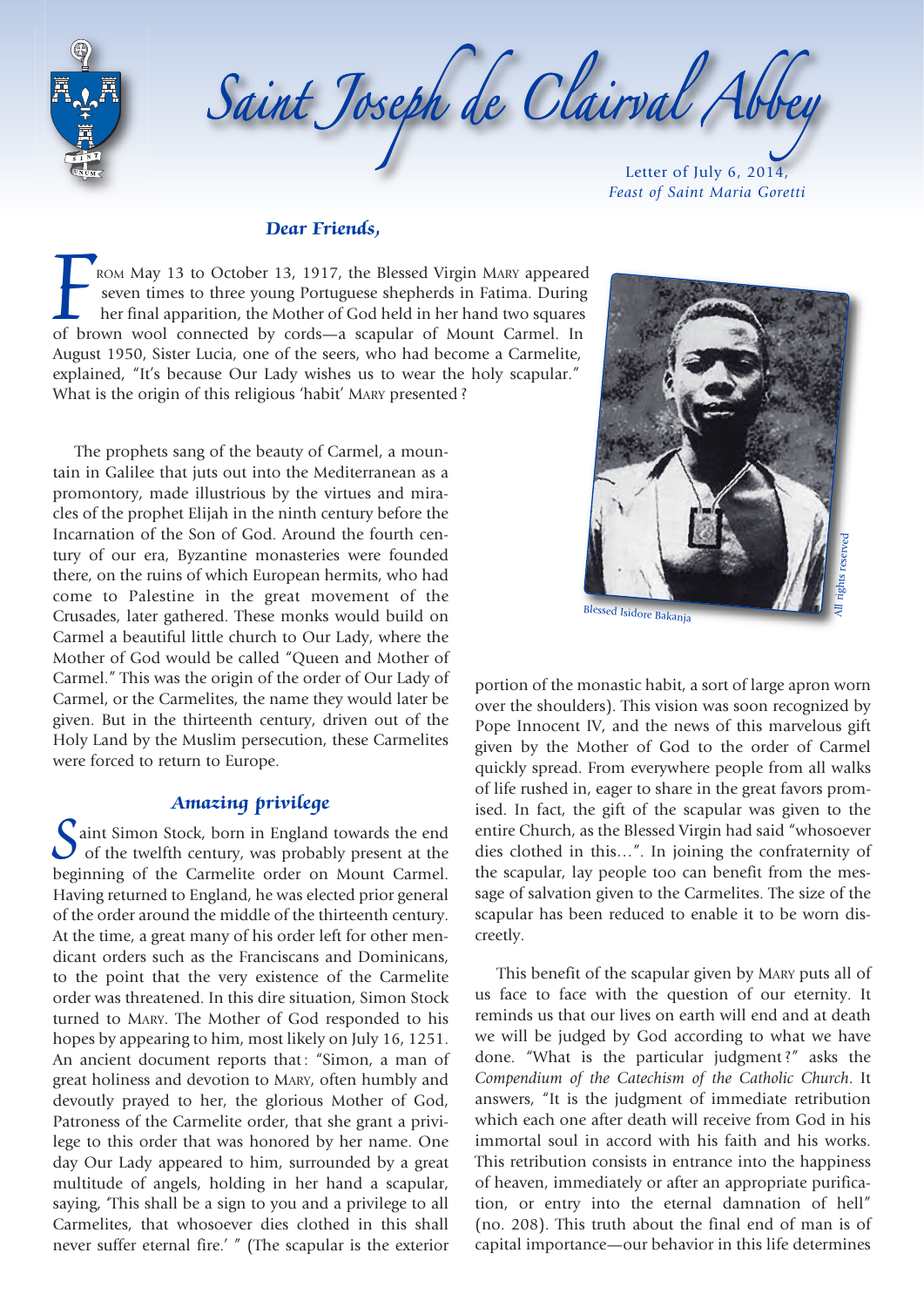our eternity. The denial of these revealed truths by many makes them no less true; it does not change the reality.

Again and again in His preaching Our Lord returned to the issue of eternal life. He emphasized how foolish it is to risk one's eternity for goods that last but a short while : *For what profit is it to a man if he gains the whole world, and loses his soul?* (Mt. 16:26). It is better to pass through the narrow gate and the hard way that lead to eternal life than the wide gate and easy way that lead to the perdition of hell (cf. Mt. 7:13-14). JESUS often spoke of the *fires of Hell that are never extinguished* (cf. Mt. 5:22, 29-30), reserved for those who to the end of their lives refuse to believe and convert, where both body and soul may be lost (cf. Mt. 10:28). He announced in somber terms that we will be separated from Him if we fail to attend to the grave needs of the poor and the little ones who are His brothers (cf. Mt. 25:31-46). Moreover, He warned us that it is impossible to know the moment at which He will come and demand an account of our deeds, for death comes without warning, like a thief (cf. Mt. 24:42-44). Ignoring the importance of eternal salvation is the height of folly, said Saint Eucherius, the bishop of Lyon, quoted by Saint Alphonsus.

## **The first degree**

**The first degree**<br>
In the Prologue of his Rule, Saint Benedict turns his<br>
monks' attention toward these great truths : "For we ought at all times so to serve [God] with the good things which He has given us, that He may not, like an angry father, disinherit his children, nor, like a dread lord, enraged at our evil deeds, hand us over to everlasting punishment as most wicked servants, who would not follow Him to glory." And, in his chapter on humility, the saint expresses himself in these words : "The first degree of humility, then, is that a monk always have the fear of God before his eyes, constantly beware of ever forgetting it. He must be ever mindful of all that God has commanded, frequently thinking about Hell, where those who scorn God will burn for their sins, and the eternal life that is prepared for those who fear Him."

That is why the Second Vatican Council addresses this exhortation to all : "Since however we know not the day nor the hour, on Our Lord's advice we must be constantly vigilant so that, having finished the course of our earthly life, we may merit to enter into the marriage feast with Him and to be numbered among the blessed and that we may not be ordered to go into eternal fire like the wicked and slothful servant, into the exterior darkness where there will be the weeping and the gnashing of teeth" (*Lumen Gentium*, no. 48). The way that leads to eternal life is first and foremost the way of faith : *Go into all the world*, JESUS commands His disciples. *Preach the gospel to all of creation. He who believes and is baptized will be saved; but he who does not believe will be condemned* (Mk. 16:15-16). But authentic faith finds expression in good works, and first of all in observing God's commandments : *And behold, one came up to Him, saying,*

*"Teacher, what good deed must I do, to have eternal life?" And He said to him, "Why do you ask Me about what is good? None is good but one, that is, God. If you would enter life, keep the commandments." He said to Him, "Which?" And JESUS said, "You shall not kill, You shall not commit adultery, You shall not steal, You shall not bear false witness, Honor your father and mother, and, You shall love your neighbor as yourself"* (Mt. 19:16-19). Conversely, evil works lead to hell. Saint Paul reminds us : *Do you not know that the unrighteous will not inherit the kingdom of God? Do not be deceived; neither fornicators, nor idolaters, nor adulterers, nor homosexuals, nor sodomites, nor thieves, nor the greedy, nor drunkards, nor revilers, nor extortioners will inherit the kingdom of God* (1 Cor. 6:9-10).

On August 6, 1950, Pope Pius XII declared, "How many souls even in circumstances which, humanly speaking, were beyond hope, have owed their final conversion and their eternal salvation to the Scapular which they were wearing ! How many more, thanks to it, have experienced the motherly protection of MARY in dangers of body and soul." Ancient accounts report that the first miracle of the scapular was the deathbed conversion of an English nobleman who had scandalized the area. Saint Simon Stock had obtained it by throwing his scapular on the dying man. He saw in this miracle an encouragement to reveal the secret to his brothers and to show them the precious garment received from the very hands of MARY. Countless saints and famous persons have worn the scapular, for example saints Robert Bellarmine, Charles Borromeo, Alphonsus Liguori, John Bosco, Bernadette Soubirous, and most of the Popes over the last three centuries, including Saint John Paul II.

### **The natural law**

At the beginning of the twentieth century, a young African remained faithful to wearing the scapular to the point of suffering a bloody death. Isidore Bakanja was born around 1885 in Bokendela, in what is now the Republic of the Congo. His father, Iyonzwa, came from a family of farmers ; the family of his mother, Inyuka, made their living from fishing. Bakanja had an older brother and a younger sister. The family was pagan, but honored the values of the natural law, which the greatest African traditions convey. Iyonzwa did not practice polygamy. Bakanja was exemplary in his obedience to his parents. Much later, his torturer would try to justify his treatment of the young man by accusing him of stealing some bottles of wine, but all the witnesses protested this slander, since no one had ever caught Isidore Bakanja committing the slightest theft.

At the time Bakanja was born, the Berlin Conference recognized the sovereignty of the king of Belgium, Leopold II, over what would later become the independent Republic of the Congo. From then on, the region saw an influx of missionaries, but also of adventurers seeking to get rich with little effort. Later, exploiters working for the king harvested the riches of the Congolese basin,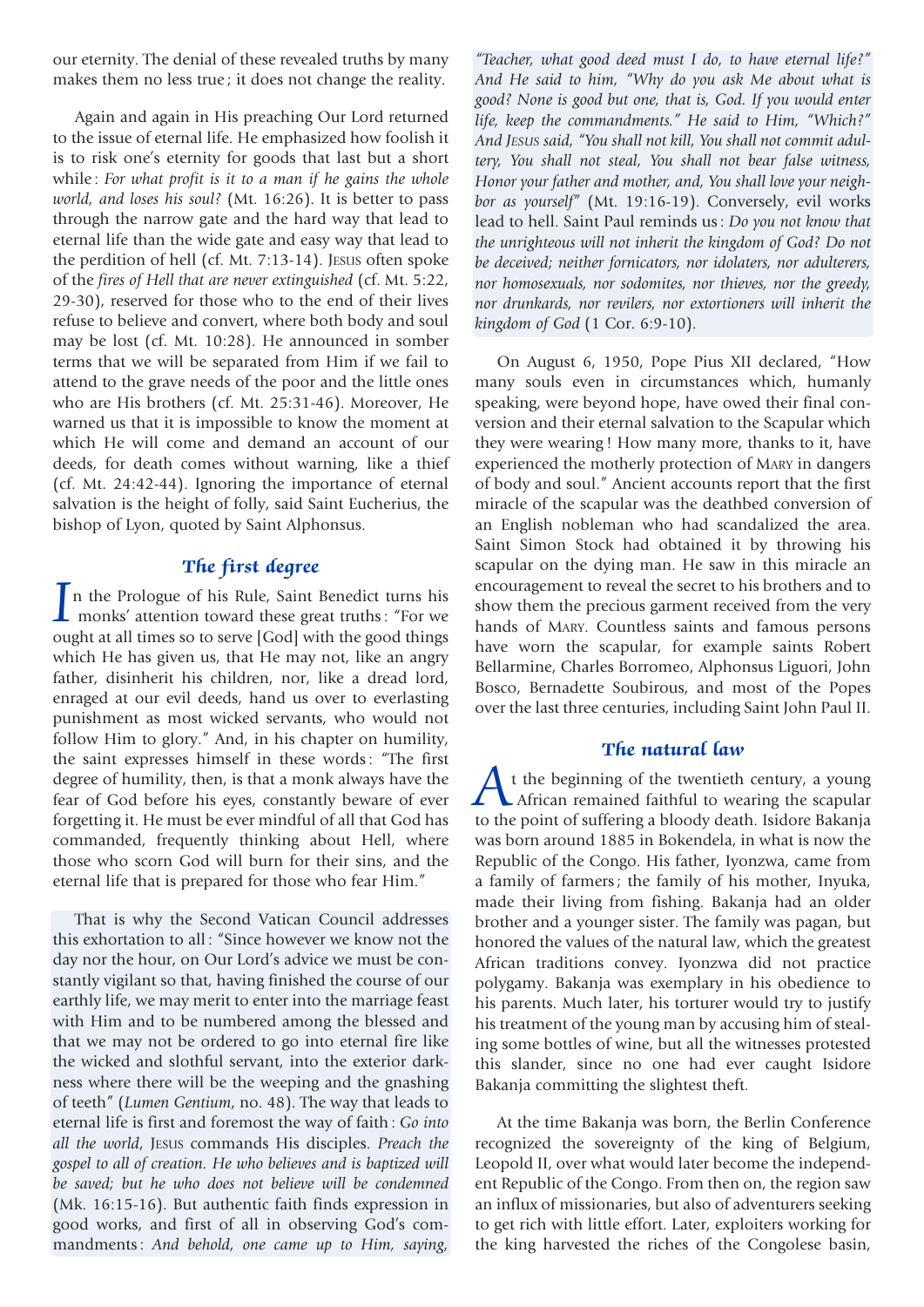mainly rubber and ivory, transporting them to the Atlantic coast. The local population provided low-cost labor for this work. Like many youth in his village, Bakanja dreamed of going to work in Mbandaka, a town not far away to the south. Soon after coming of age, he went down the river and was hired as a stonemason in Mbandaka. There, he met Trappist (Cistercian) monks at the mission in Bolokwa-Nsimba. He discovered with wonder the Christian religion. Impressed by the welcome, the goodness, and the dedication of the missionaries to the poor and the sick, he asked to be baptized. Instructed by the Trappist fathers, he was baptized at Saint Eugene's parish, in Bolokwa-Nsimba, on May 6, 1906, receiving the name Isidore. That same day, he was clothed with the scapular of Mount Carmel. The following November 25, he received Confirmation and, on August 8, 1907, in keeping with the customs of the day, he made his First Communion. Isidore vowed great devotion to the rosary and the scapular, which he always wore to show his faith. He became an apostle to his friends and fellow workers, drawing them by word and example to the Christian faith.

### **Giving up amulets**

**A** hen his work contract ran out, Isidore returned to his village. His father asked him what had happened to the amulets that he had given him before he left. He calmly answered that he had given them up because from now on he possessed a much more effective protection—that of Christ, the Son of God, and of His Mother, the Virgin MARY. In spite of the warnings of his friends who feared the Europeans, Isidore accepted a post as a domestic servant in Busira, in the home of a plantation supervisor named Reynders, who worked for the S.A.B. (Société Anonyme Belge), which harvested rubber and ivory. There Bakanja was recognized as an exemplary worker, hard-working and conscientious. Struck by his wisdom, many chose him as a catechist. Transferred to Ikili, Reynders took Isidore, whose qualities he appreciated, with him. The regional manager for the S.A.B., Van Cauter, was known for his harshness and his fierce opposition to Christianity and to Christian missionaries. Reynders made Isidore promise to hide his Christian faith so as to avoid problems. However, Isidore was the only Christian in Ikili, and he could not keep the joy of knowing Christ to himself. Van Cauter became aware of it, and forbade him from teaching his fellow workers to pray.

On February 1, 1909, Van Cauter harshly ordered Isidore, who was serving at table, to take off his scapular. The young man answered, "Master, you are demanding that I remove the habit of the Blessed Virgin. I will not do it. As a Christian, I have the right to wear the scapular." Furious, the manager of the plantation ordered that he be given twenty-five strokes with the "*chicotte*," a leather whip. Isidore accepted this unjust punishment with angelic patience, uniting himself in spirit with JESUS in His Passion. An investigation would later show that

Isidore's case was far from alone : a veritable persecution had been organized against the Catholic missions by some of the S.A.B. management. The watchword was to use any means to prevent African employees from having a scapular or a rosary.

Shortly thereafter, Van Cauter ordered Isidore to no longer spread "the garbage learned from the Fathers," adding, "I don't want any more Christians here ! Understood ?" Then, tearing the scapular from the young man's neck, he threw it to his dog. Then he himself went and got an elephant skin *chicotte* with two nails driven through it, and had Isidore beaten till he bled. At first, the employees charged with this task did not want to obey, but, threatened with the same torture, they eventually complied, while Van Cauter kicked Isidore. Yet the young Christian continued to openly and freely show his faith, withdrawing to pray the rosary or to meditate, alone or in the company of several workers eager to be catechized. One day, Van Cauter spotted him in an attitude of prayer during a break. Furious, he ordered him beaten on the spot. Isidore received numerous blows from a hippopotamus skin whip studded with nails, which tore his flesh and penetrated his skin. During his beatification in 1913, witnesses spoke of at least two hundred blows. He was then dragged away, unconscious, into prison, where he remained for four days without treatment or food, his feet locked in two metal rings closed with a padlock and chained to an enormous weight.

## **What have you done?**

What have you done?<br>
A t this point, the news of the arrival of an S.A.B.<br>
inspector reached Ikili. Panicked, Van Cauter had Isidore transported to Isako to hide him. But Isidore escaped his torturer and was soon discovered by an African who led him to his own village. There a German geologist employed by the S.A.B., Doctor Doerpinghaus, found him and tried to treat him. Isidore's body was one massive wound. His exposed bones caused him terrible suffering. "I saw a man," Doerpinghaus would testify, "whose back was lacerated with deep wounds… using two sticks to come towards me, crawling rather than walking. I asked the unfortunate man : 'What have you done to deserve such a punishment ?' He answered that as a catechist for the Trappists' Catholic mission in Bamanya, he had wanted to convert the workers at the trading post, and it was for that that the white man had him beaten with a heavy whip with sharp nails sticking through it."

The infection had become irreversible. Blood poisoning had set in, and Isidore was taken to the home of a cousin in Busira to be cared for. On July 24 and 25, two Trappist Fathers came to administer the last sacraments : Confession, the Anointing of the Sick, and Communion. Isidore forgave his torturers and prayed for them. "Father," he said to one of the missionaries, "I am not angry. The white man beat me, that is his busi